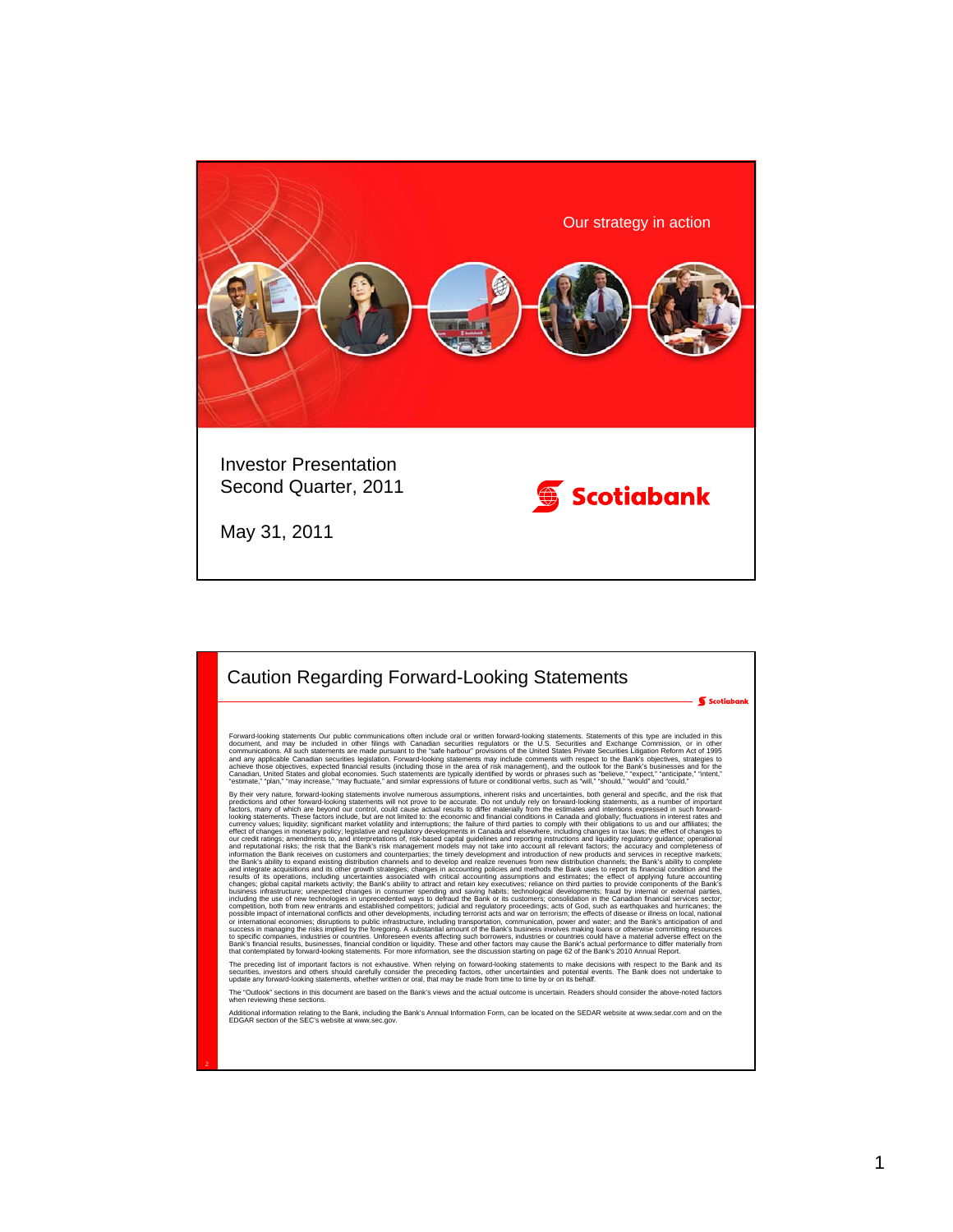

|   | Q2 2011 Overview<br><b>&amp;</b> Scotiabank                                                |
|---|--------------------------------------------------------------------------------------------|
|   | Solid quarter                                                                              |
|   | - Net income: \$1,543 million                                                              |
|   | $-$ EPS: \$1.36                                                                            |
|   | • Includes \$0.26 of one-time gains related to recent acquisitions                         |
|   | • Also includes (\$0.03) of FX impact                                                      |
|   | • Compares to \$1.02 in Q2/10                                                              |
|   | - Revenue growth of 9% excluding one-time gains                                            |
|   | $-$ ROE: 22.9%                                                                             |
|   | Well diversified, straightforward and proven model with all business lines<br>contributing |
|   | <b>Completed DundeeWealth acquisition</b>                                                  |
|   | - Achieved milestone of over \$100 billion in Assets Under Management                      |
|   | Continued benign credit market with lower provisions for credit losses                     |
|   | Strong capital ratios with Tier 1 capital of 12.0%                                         |
|   |                                                                                            |
| 4 |                                                                                            |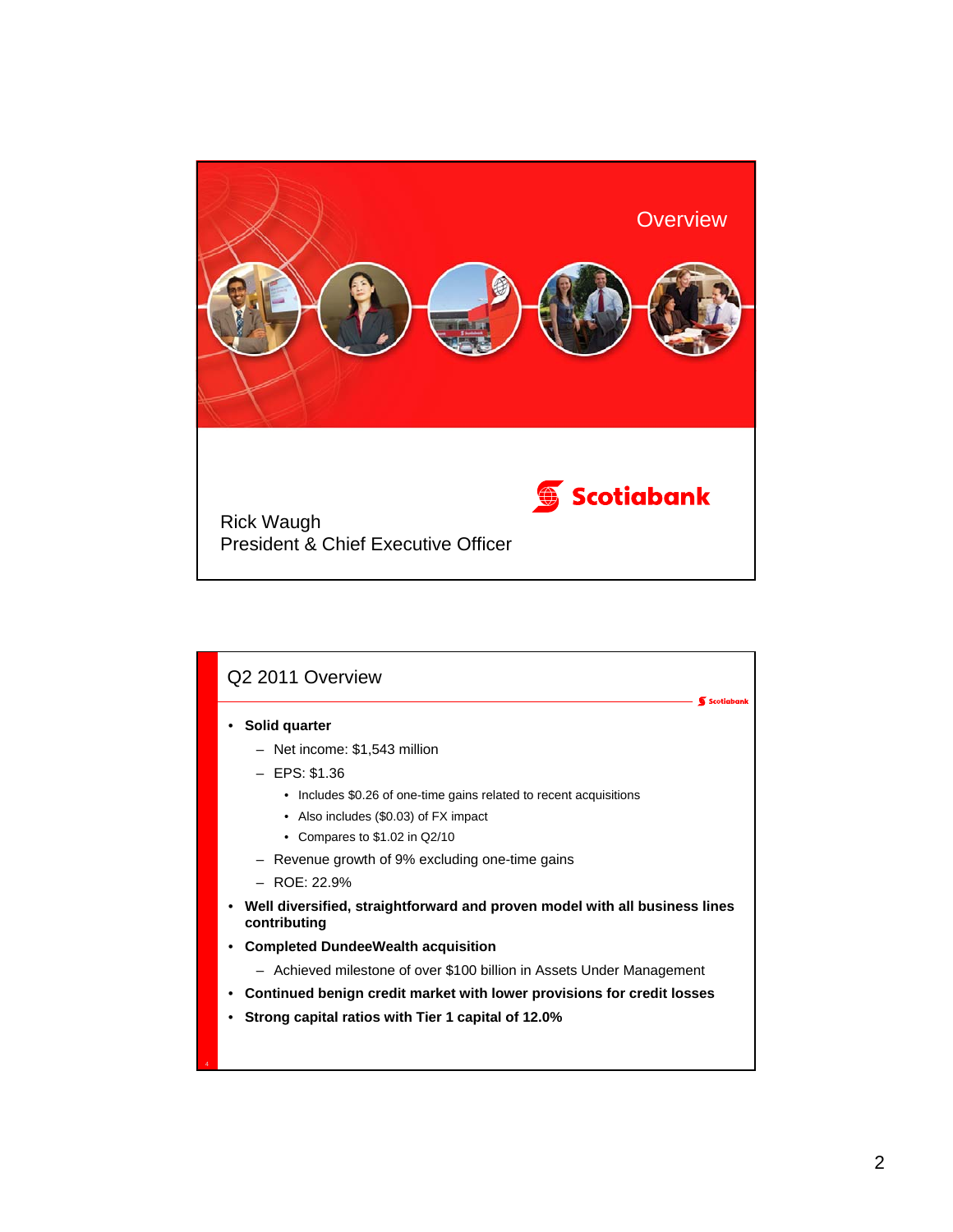

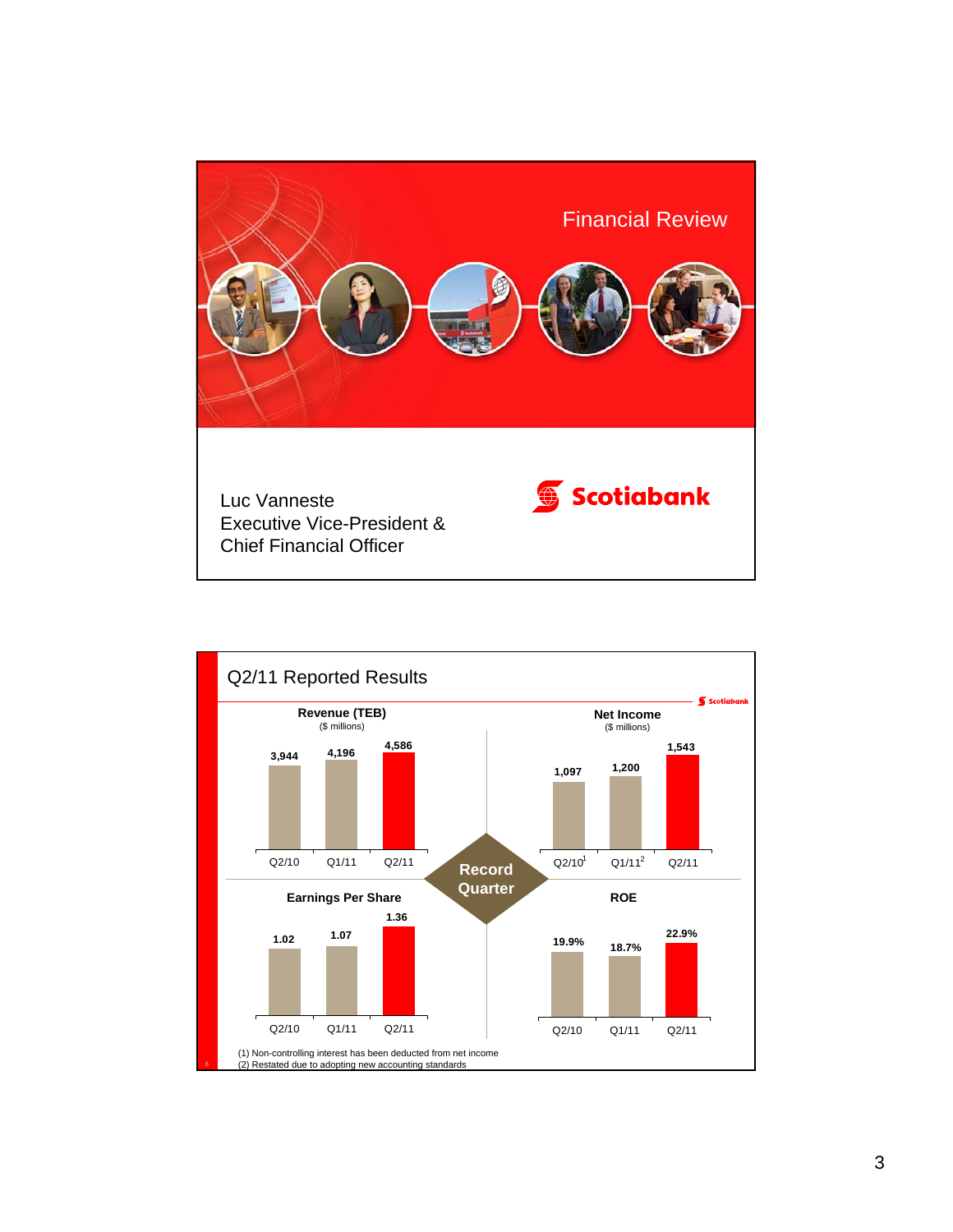

| <b>Solid Results</b>       |                            |                                                                                                                |                                                                                                               |                               |             |  |  |  |
|----------------------------|----------------------------|----------------------------------------------------------------------------------------------------------------|---------------------------------------------------------------------------------------------------------------|-------------------------------|-------------|--|--|--|
|                            |                            |                                                                                                                |                                                                                                               |                               | Scotiabank  |  |  |  |
| Q2/11 <sup>1</sup>         | Q1/11                      | Q/Q                                                                                                            |                                                                                                               | Q <sub>2/10</sub>             | <b>Y/Y</b>  |  |  |  |
| \$1,257                    | $1,200^2$                  | 5%                                                                                                             | Net Income (\$MM)                                                                                             | $1,124^3$                     | 12%         |  |  |  |
| \$1.10                     | \$1.07                     | 3%                                                                                                             | <b>EPS</b>                                                                                                    | \$1.02                        | 8%          |  |  |  |
| 18.5%                      | 18.7%                      | $(20)$ bps                                                                                                     | <b>ROE</b>                                                                                                    |                               | $(140)$ bps |  |  |  |
| 55.3%                      | 54.5%                      | $(80)$ bps                                                                                                     | <b>Productivity Ratio</b>                                                                                     | 49.9%                         | $(540)$ bps |  |  |  |
|                            |                            |                                                                                                                | <b>Year-over-Year Comparison</b>                                                                              |                               |             |  |  |  |
| Q2 earnings benefited from |                            |                                                                                                                |                                                                                                               | Partly offset by              |             |  |  |  |
| $\bullet$                  |                            | Solid underlying net interest income                                                                           |                                                                                                               | Growth in operating expenses  |             |  |  |  |
| banking revenues           |                            | Higher wealth management and investment                                                                        |                                                                                                               | Lower trading results         |             |  |  |  |
| ٠                          | Lower loan loss provisions |                                                                                                                | securities                                                                                                    | Lower net gains on investment |             |  |  |  |
|                            |                            | (1) Excluding \$286MM impact from non-recurring gains<br>(2) Restated due to adopting new accounting standards | (3) Represents net income before deducting non-controlling interest to ensure comparability with 2011 results |                               |             |  |  |  |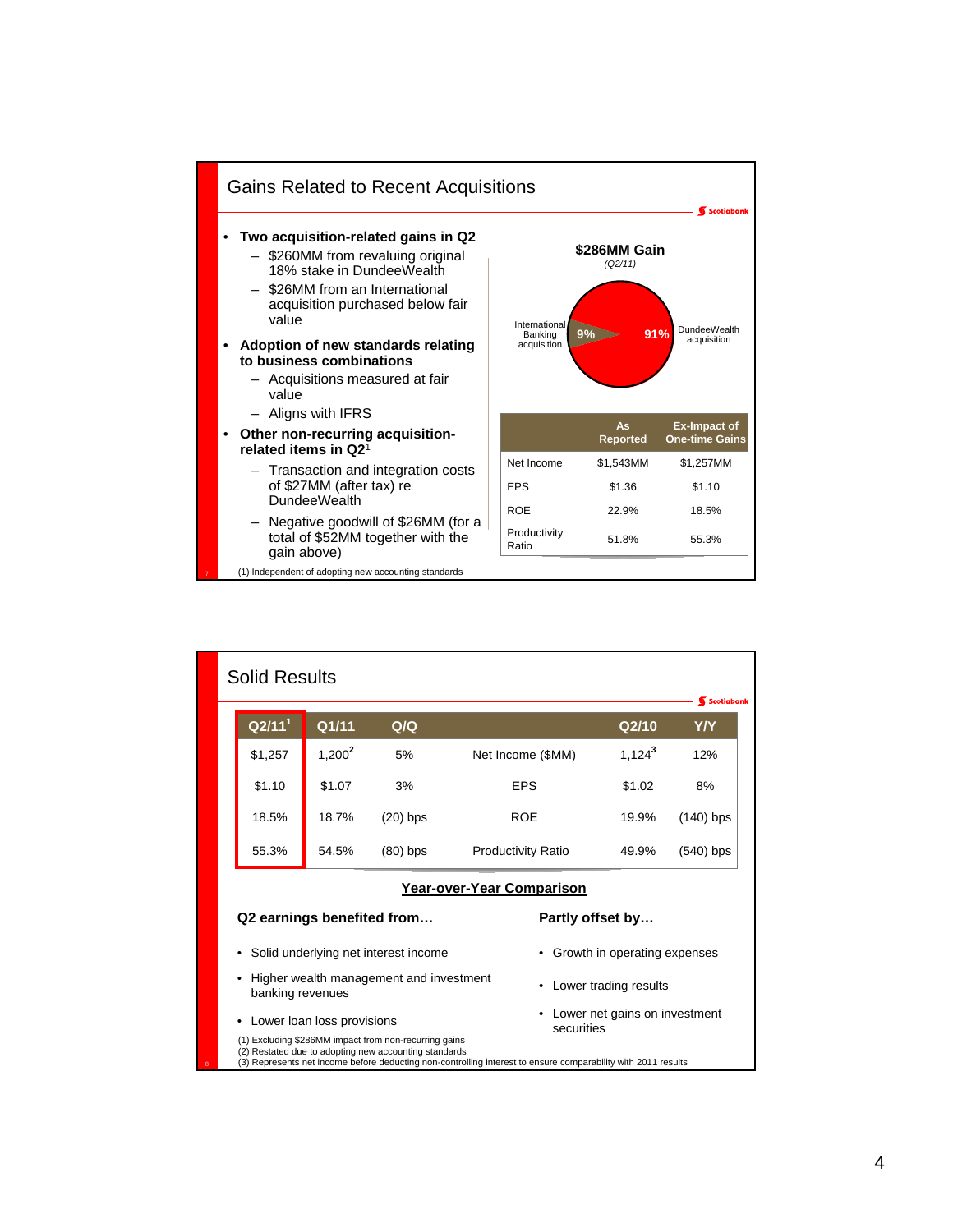

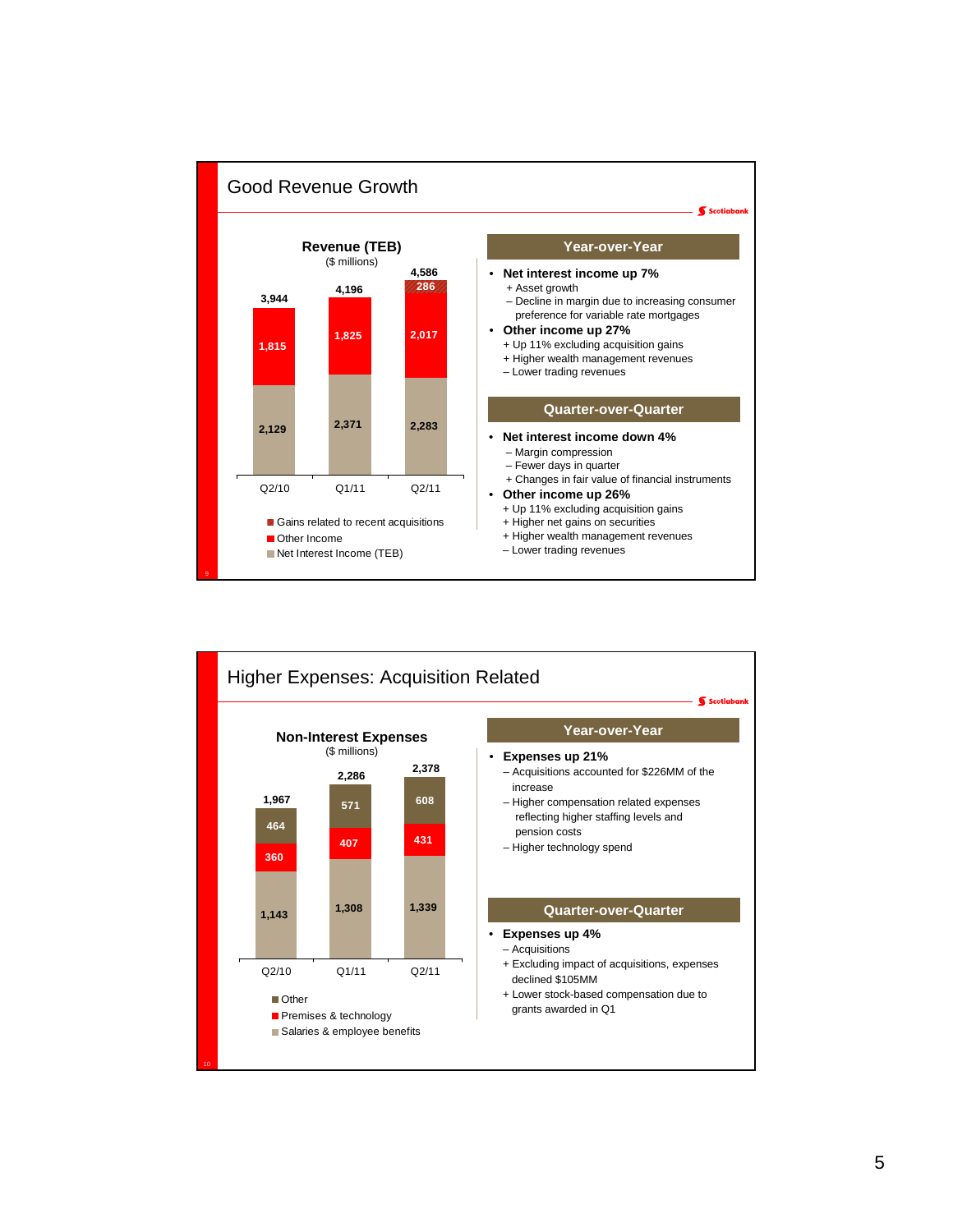

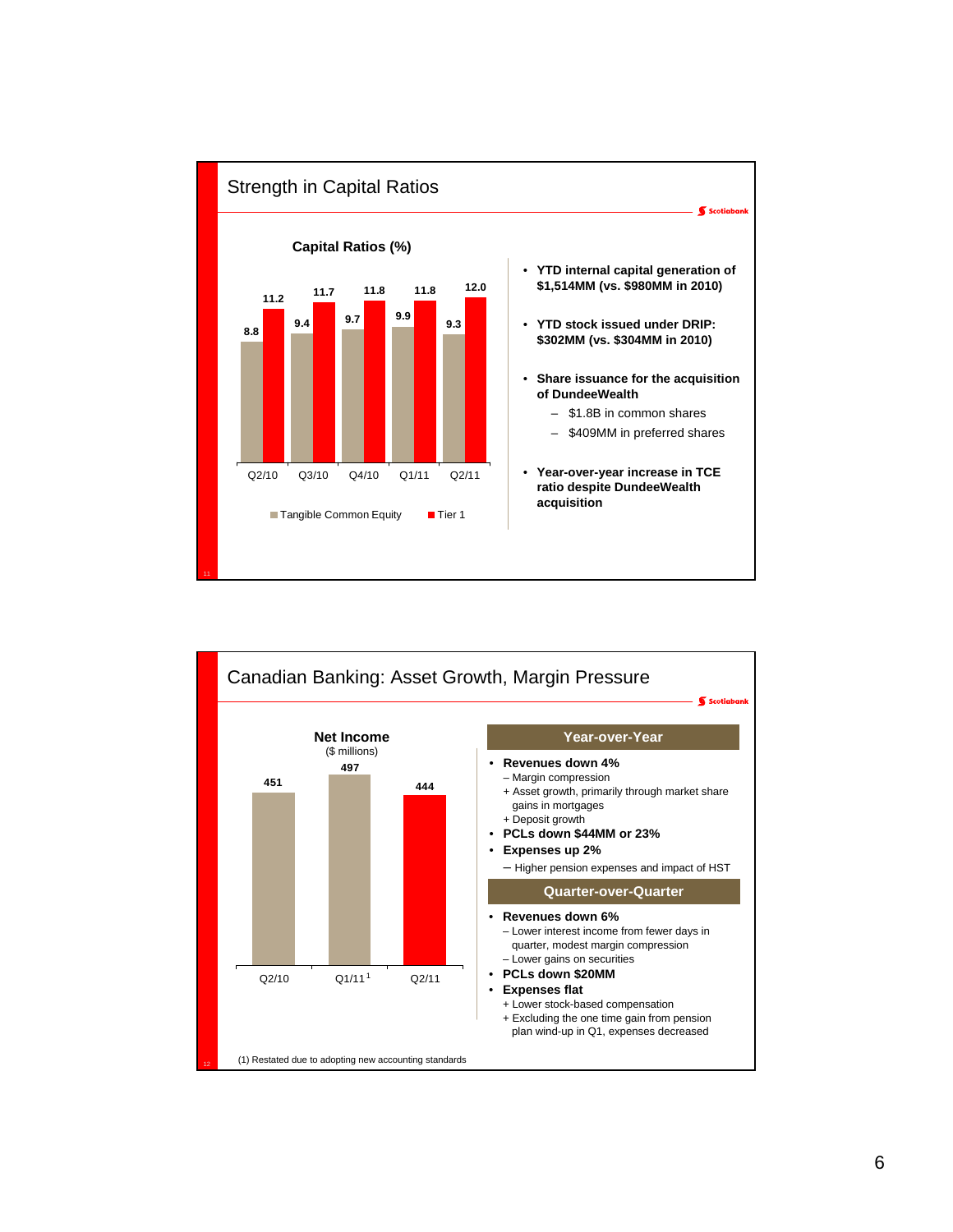

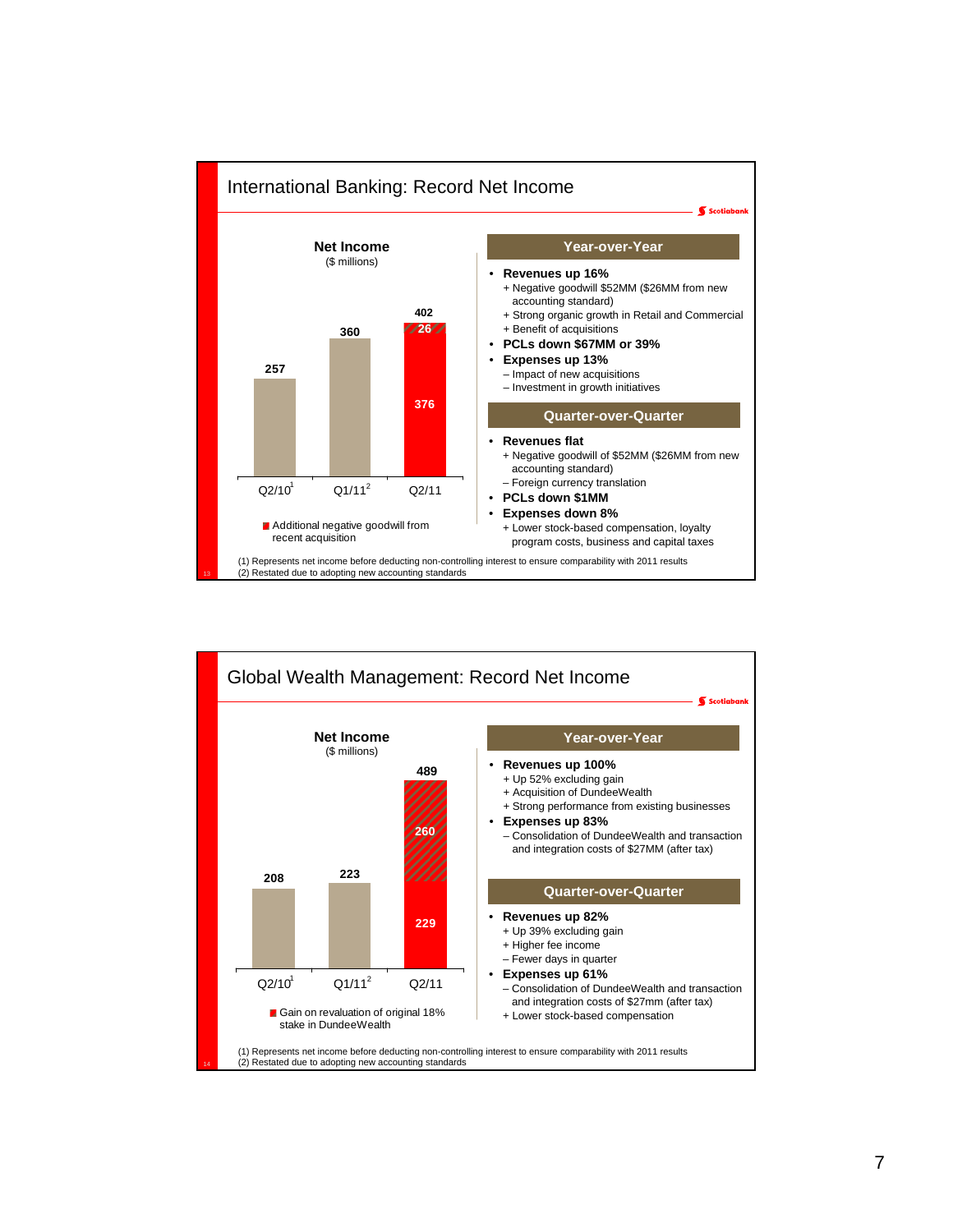

| Other Segment <sup>1</sup>               |                    |       |                    |
|------------------------------------------|--------------------|-------|--------------------|
|                                          |                    |       | Scotiabank         |
| (\$ millions)                            | Q <sub>2</sub> /10 | Q1/11 | Q <sub>2</sub> /11 |
| <b>Funding Net Interest Income</b>       | (105)              | (75)  | (75)               |
| Net Securitization Revenues <sup>2</sup> | (112)              | (70)  | (78)               |
| <b>AFS Securities Writedowns</b>         | (11)               | (42)  | (6)                |
| <b>Financial Instruments</b>             | 24                 | 31    | 60                 |
| Expenses & Net Other Items               | $12 \overline{ }$  | (22)  | (56)               |
| <b>TEB Offset</b>                        | (71)               | (71)  | (69)               |
| Taxes                                    | 80                 | 61    | 75                 |
| <b>Total</b>                             | (183)              | (188) | (149)              |

(1) Includes Group Treasury and other corporate items, which are not allocated to a business line<br>(2) Represents the impact on the Other segment of CMB securitization revenues recognized in other income, and the<br>reduction

16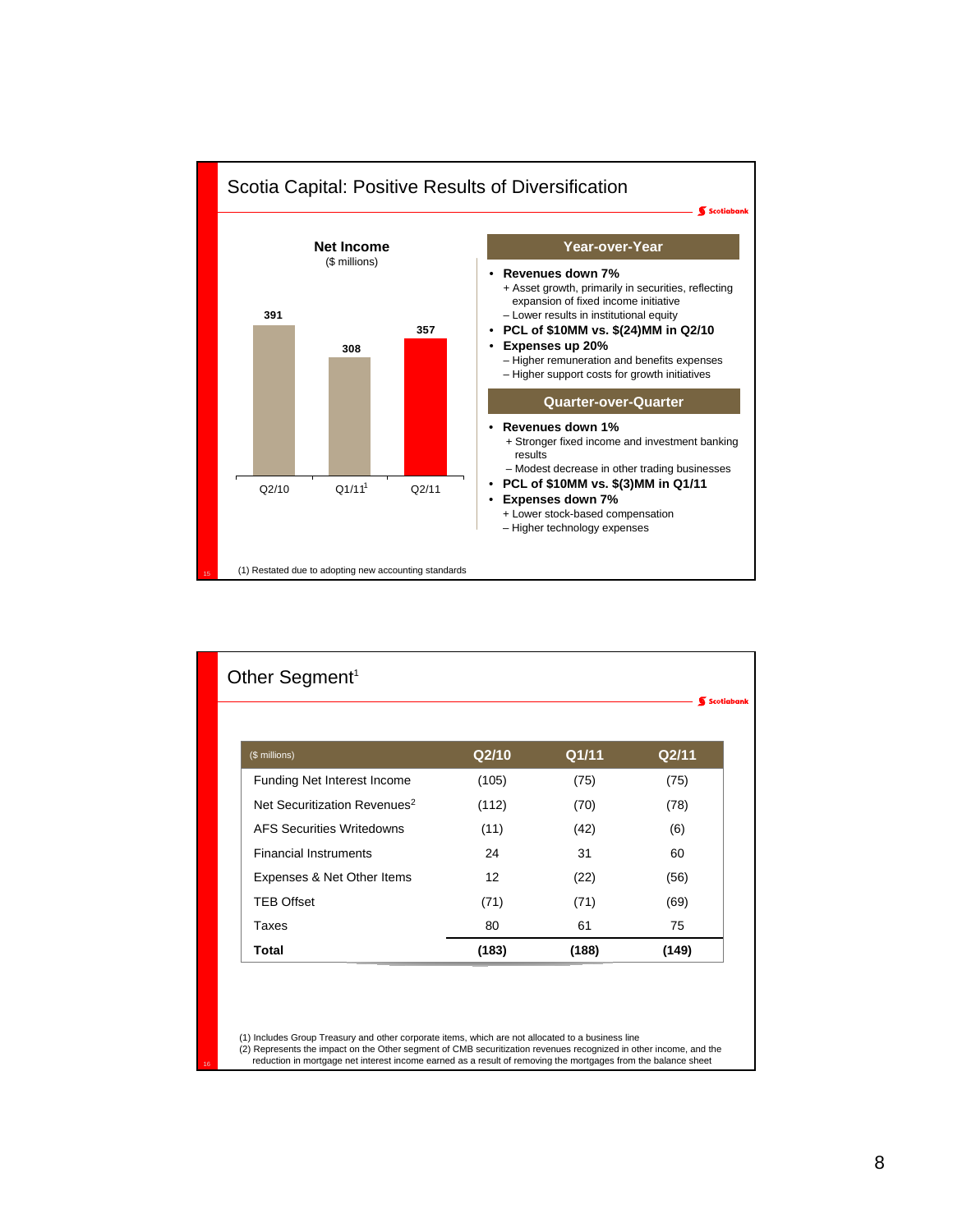

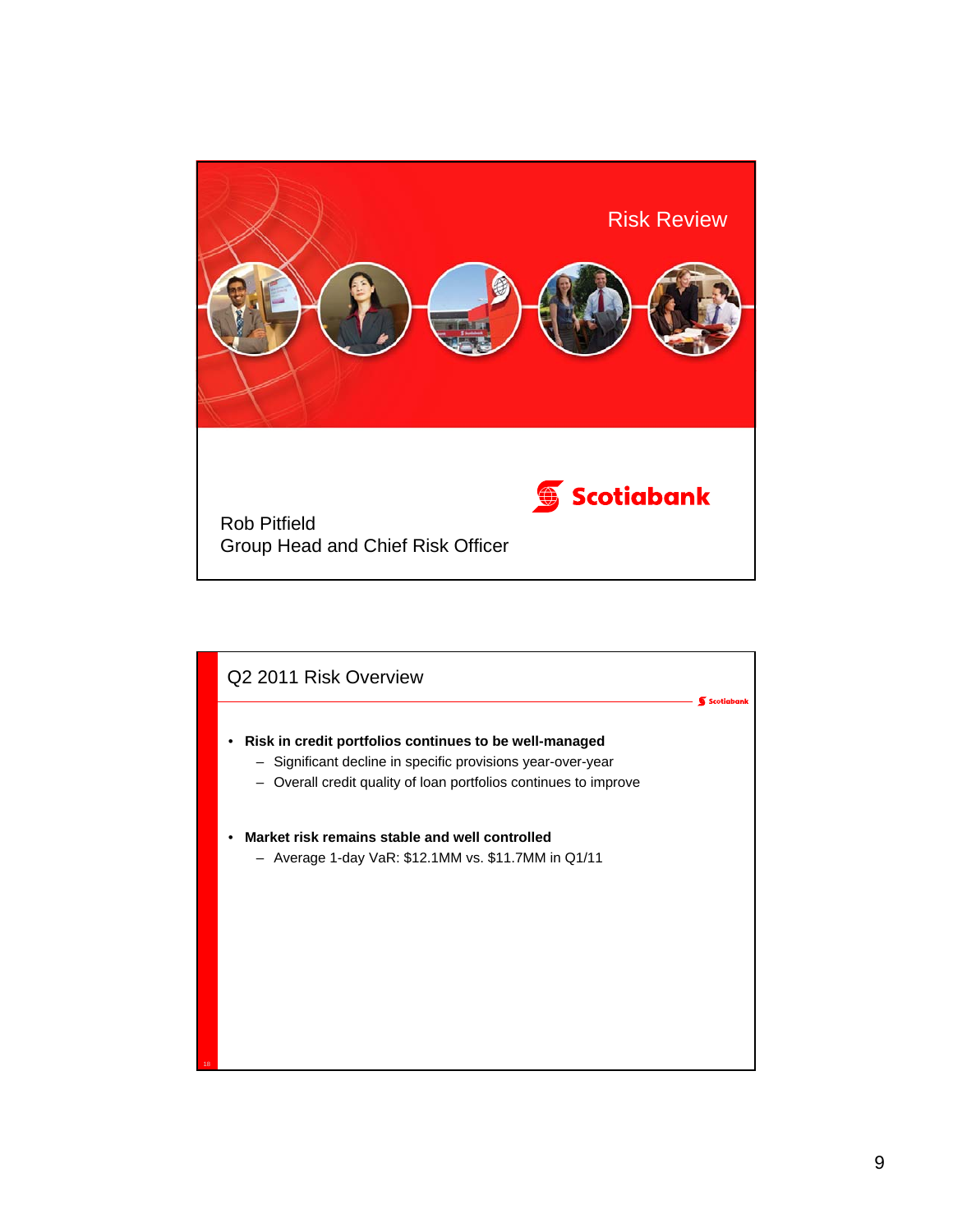|                             |       |                   |              |       | Scotiabank |
|-----------------------------|-------|-------------------|--------------|-------|------------|
| (\$ millions)               | Q2/10 | Q <sub>3/10</sub> | Q4/10        | Q1/11 | Q2/11      |
| Canadian Retail             | 149   | 145               | 138          | 134   | 123        |
| Canadian Commercial         | 40    | 24                | 34           | 31    | 22         |
|                             | 189   | 169               | 172          | 165   | 145        |
| <b>International Retail</b> | 125   | 118               | 129          | 110   | 116        |
| International Commercial    | 48    | 20                | (1)          | (3)   | (10)       |
|                             | 173   | 138               | 128          | 107   | 106        |
| Global Wealth Management    |       |                   | $\mathbf{2}$ |       | 1          |
| Scotia Capital              | (5)   | (7)               | (8)          | (3)   | 10         |
| Total                       | 357   | 300               | 294          | 269   | 262        |
| PCL ratio (bps)             | 55    | 43                | 41           | 38    | 38         |

19

| <b>Risk Outlook</b>                                                                                                                                                        | <b>&amp;</b> Scotiabank |
|----------------------------------------------------------------------------------------------------------------------------------------------------------------------------|-------------------------|
| Asset quality remains strong<br>٠<br>- Retail and Commercial portfolios performing well<br>- Continued strength in Corporate portfolios                                    |                         |
| Expect provisions for the remainder of the year to remain in-line with<br>٠<br>first half of 2011<br>- Retail modestly lower<br>- Corporate and Commercial modestly higher |                         |
|                                                                                                                                                                            |                         |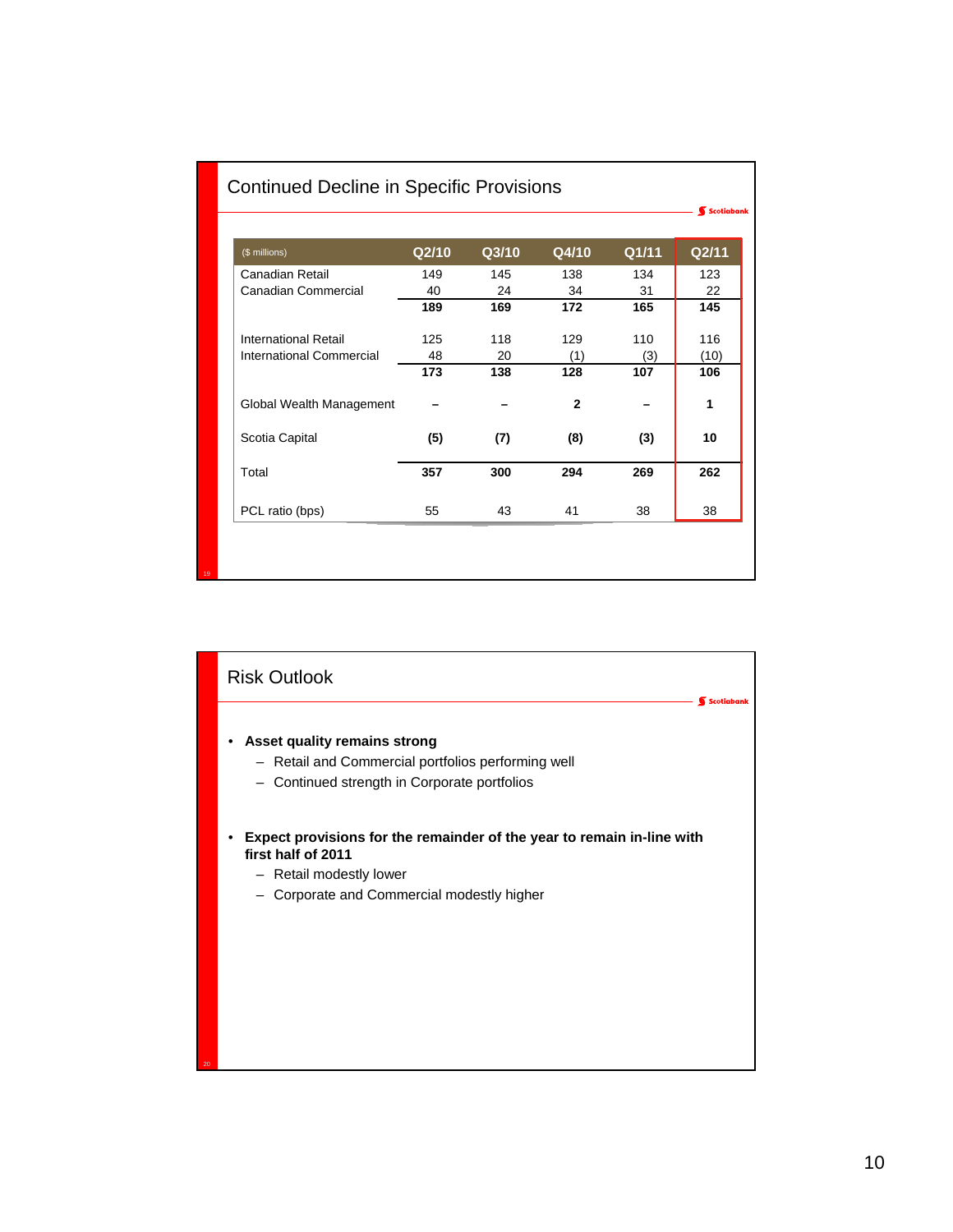

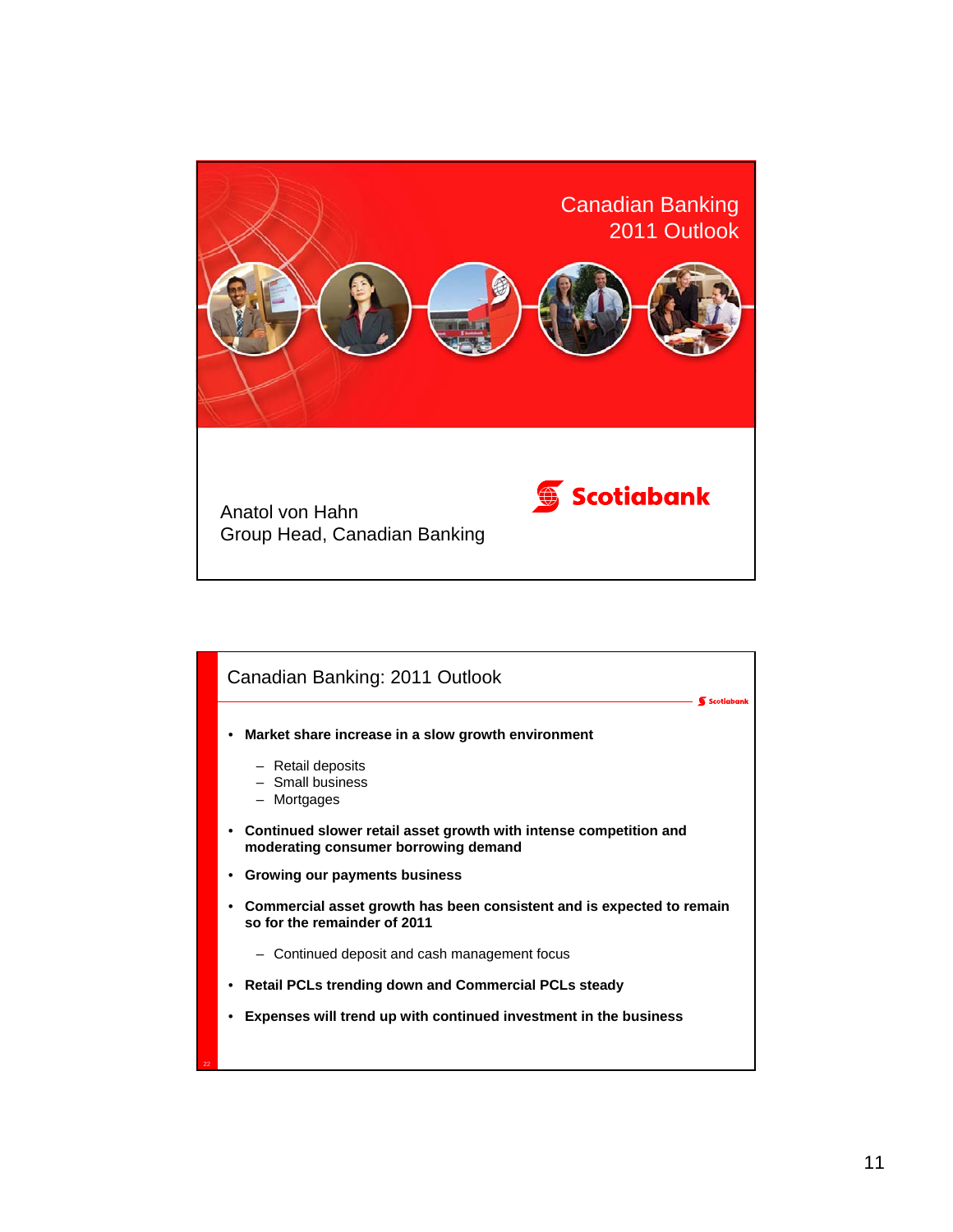

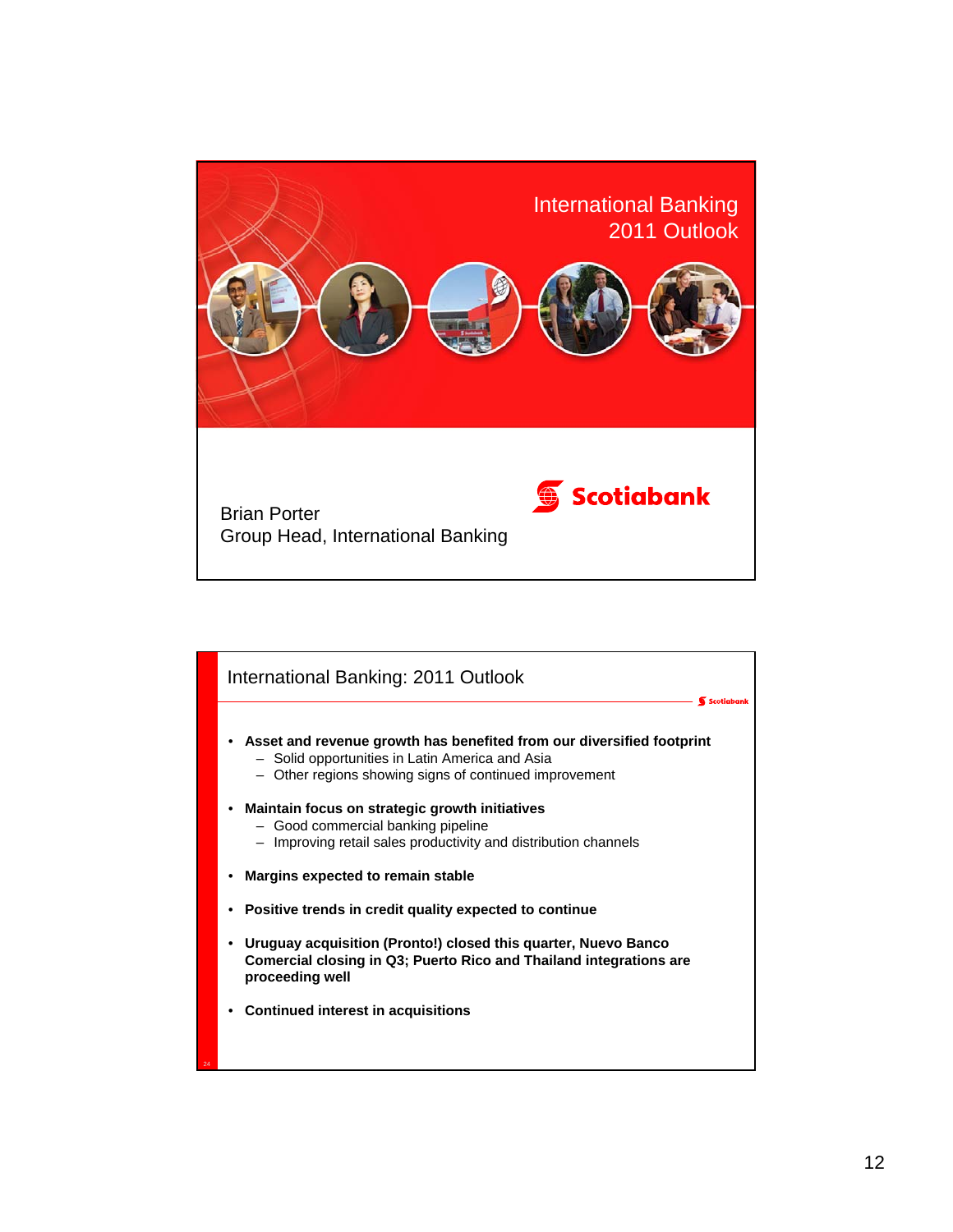

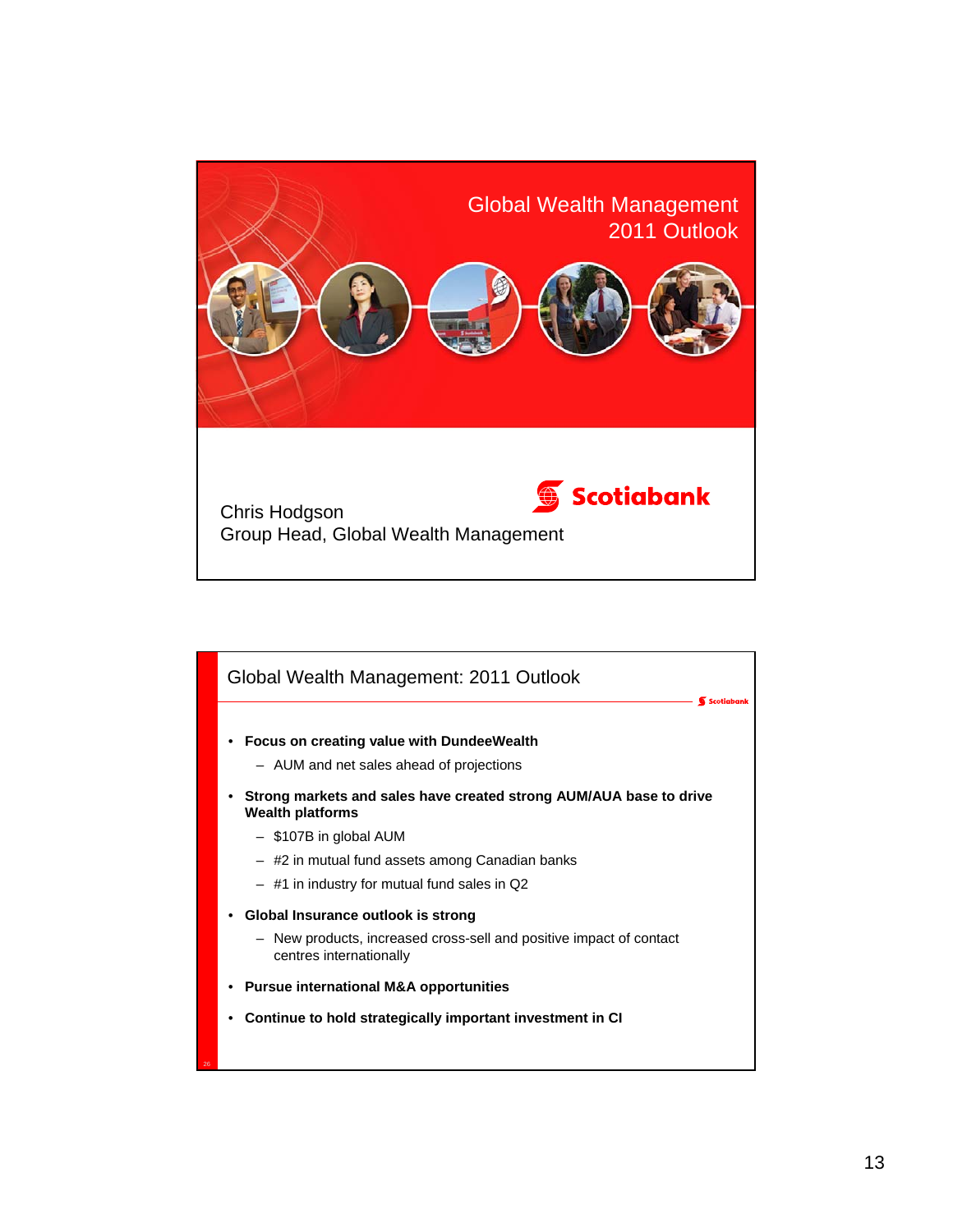

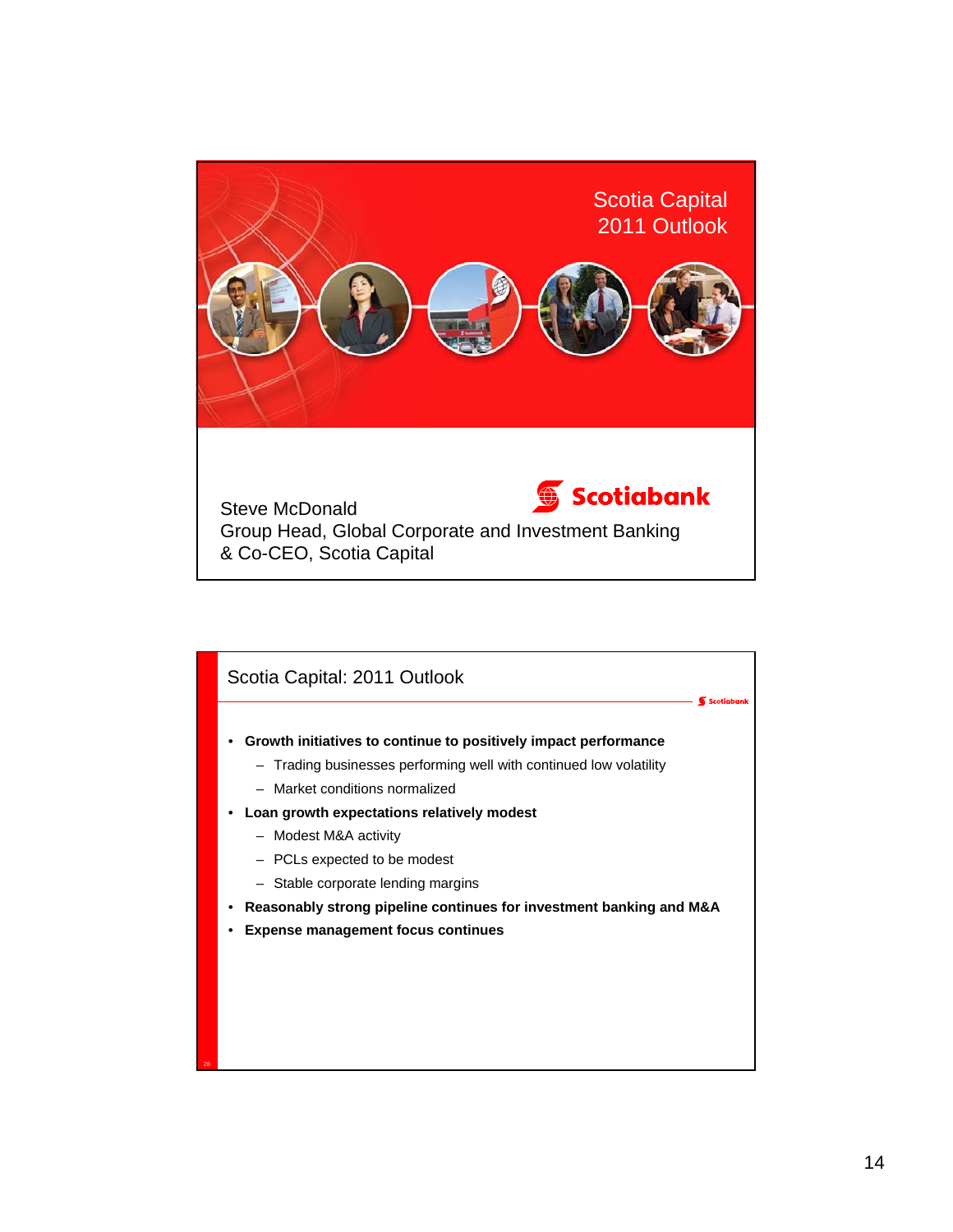

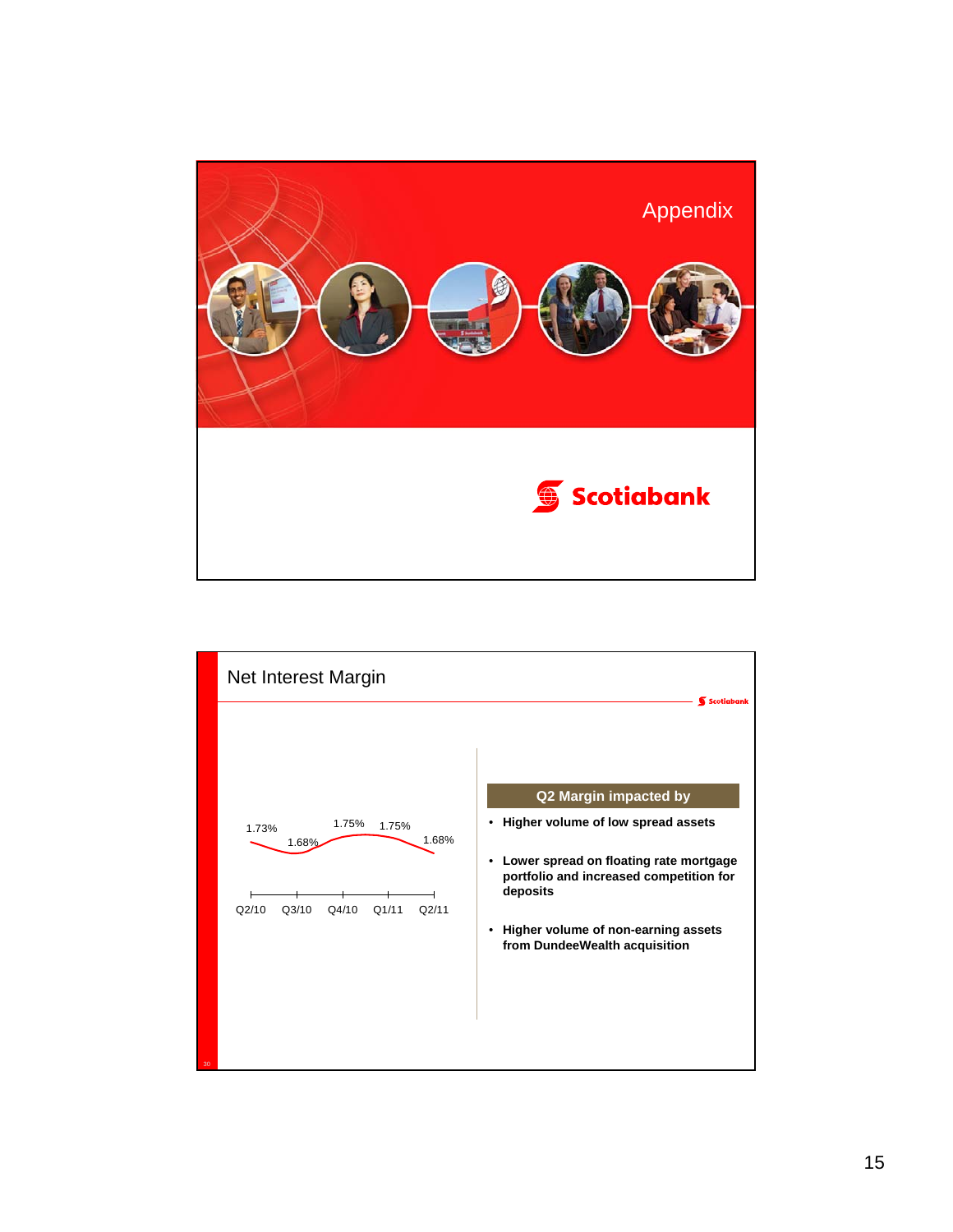

| Q2/11 | Q1/11 | Q/Q   | <b>Average Balances (\$ billions)</b> | Q <sub>2/10</sub> | Y/Y   |
|-------|-------|-------|---------------------------------------|-------------------|-------|
| 136.7 | 135.7 | 1.0   | Residential Mortgages <sup>1</sup>    | 126.0             | 10.7  |
| 36.6  | 36.6  |       | Personal Loans                        | 35.7              | 0.9   |
| 8.7   | 8.9   | (0.2) | Credit Cards <sup>2</sup>             | 9.1               | (0.4) |
| 24.9  | 24.2  | 0.7   | Business Loans &<br>Acceptances       | 23.6              | 1.3   |
| 100.4 | 99.8  | 0.6   | Personal Deposits                     | 96.5              | 3.9   |
| 39.7  | 39.3  | 0.4   | Non-Personal Deposits                 | 37.9              | 1.8   |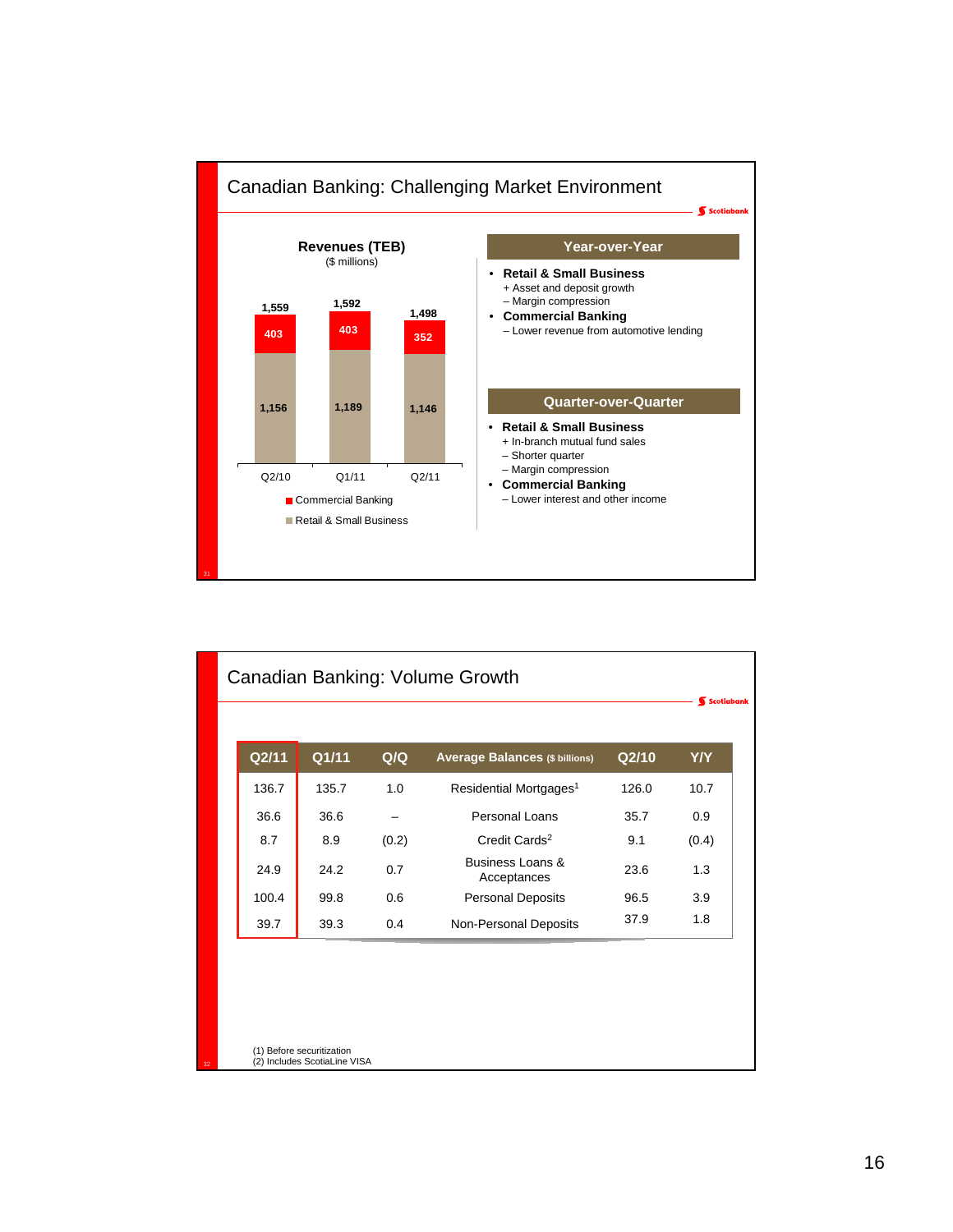| Market Share (%) |                                      | Q2/10 | Q3/10 | Q4/10 | Q1/11 | Q2/11 |
|------------------|--------------------------------------|-------|-------|-------|-------|-------|
|                  | Residential Mortgages <sup>1</sup>   | 20.28 | 20.40 | 20.53 | 20.54 | 20.47 |
|                  | Total Personal Lending <sup>1</sup>  | 18.26 | 18.27 | 18.27 | 18.20 | 18.14 |
|                  | Total Personal Deposits <sup>1</sup> | 10.89 | 10.83 | 10.81 | 10.88 | 10.94 |
|                  | Small Business Lending <sup>2</sup>  | 15.57 | 14.87 | 15.84 | 15.98 | 16.00 |

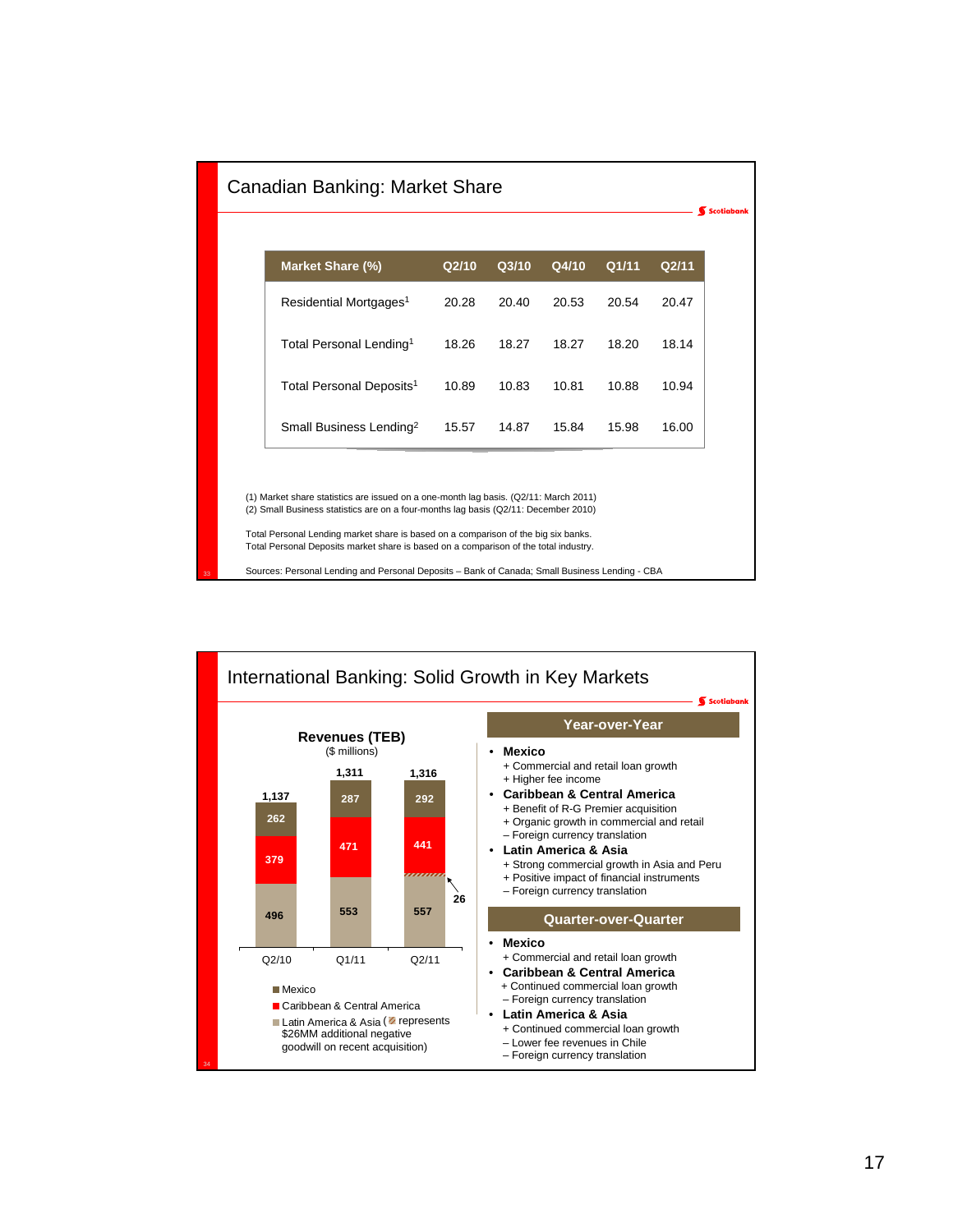

| (\$ billions)                                                            | Q2/10 | $\overline{\text{Q3/10}}$ | Q4/10 | Q1/11 | Q2/11 |
|--------------------------------------------------------------------------|-------|---------------------------|-------|-------|-------|
| Assets Under Administration <sup>1</sup>                                 | 186   | 185                       | 195   | 203   | 280   |
| Assets Under Management <sup>1</sup>                                     | 51    | 52                        | 54    | 57    | 107   |
| Mutual Funds Market Share in<br>Canada vs. Schedule 1 Banks <sup>2</sup> | 9.1%  | 9.2%                      | 9.2%  | 9.3%  | 18.7% |
|                                                                          |       |                           |       |       |       |
|                                                                          |       |                           |       |       |       |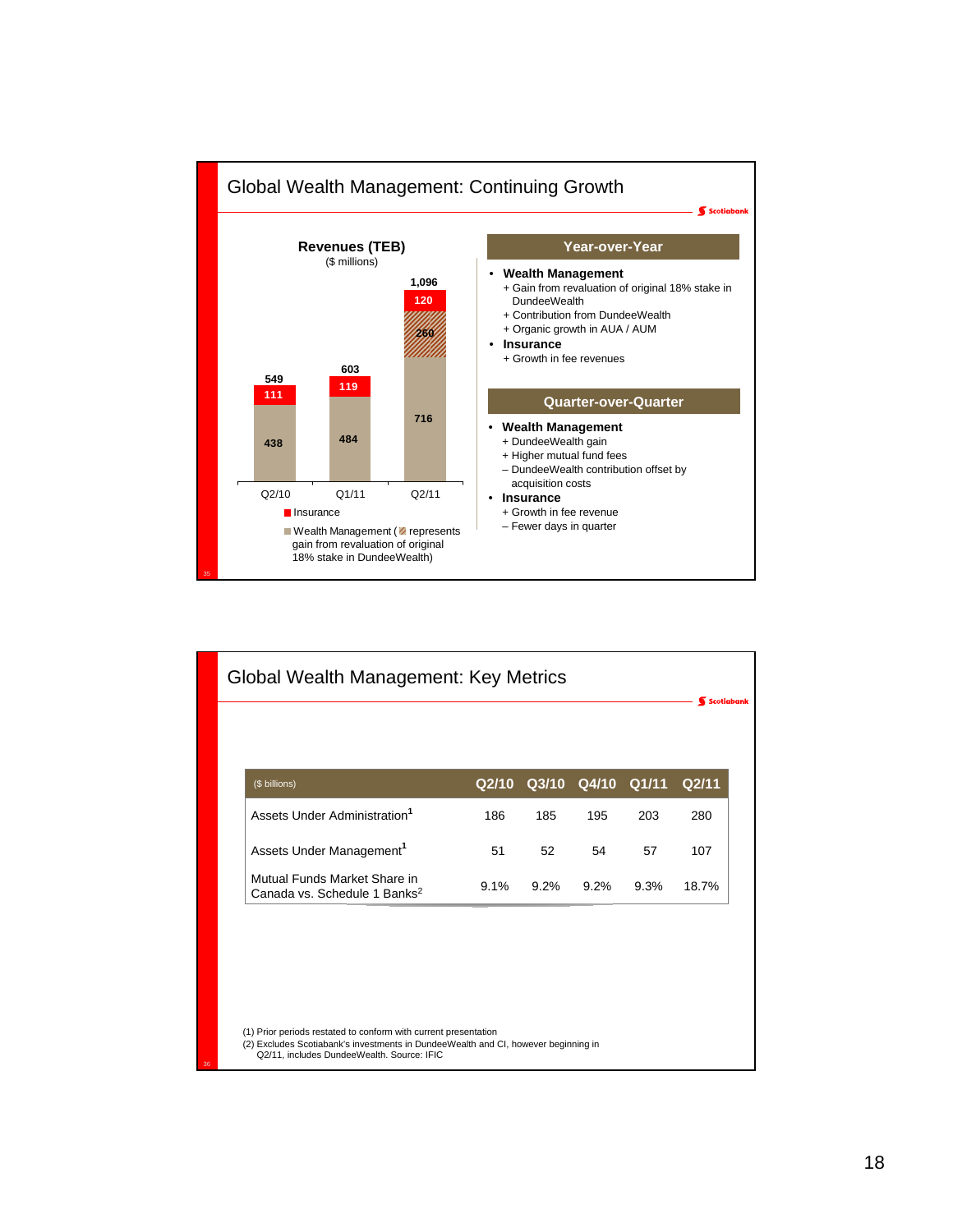

|                    |                  |       |                            | Scotiabank |
|--------------------|------------------|-------|----------------------------|------------|
|                    |                  |       | Real GDP (Annual % Change) |            |
| Country            | 2000-09<br>Avg.  | 2010e | 2011F                      | 2012F      |
| Mexico             | 1.9              | 5.5   | 4.3                        | 3.8        |
| Peru               | 5.1              | 8.8   | 7.0                        | 7.2        |
| Chile              | 3.6              | 5.2   | 6.0                        | 5.5        |
| Jamaica            | 0.9 <sup>°</sup> | (1.1) | 1.5                        | 2.0        |
| Trinidad & Tobago  | 6.4              | 0.04  | 2.2                        | 3.0        |
| Costa Rica         | 4.0              | 3.5   | 3.0                        | 3.3        |
| Dominican Republic | 5.1              | 7.8   | 5.8                        | 5.5        |
| Thailand           | 4.0              | 7.0   | 4.8                        | 4.5        |
|                    | 2000-09<br>Avg.  | 2010  | 2011F                      | 2012F      |
| Canada             | 2.1              | 3.1   | 2.9                        | 2.6        |
| U.S.               | 1.8              | 2.9   | 2.6                        | 2.8        |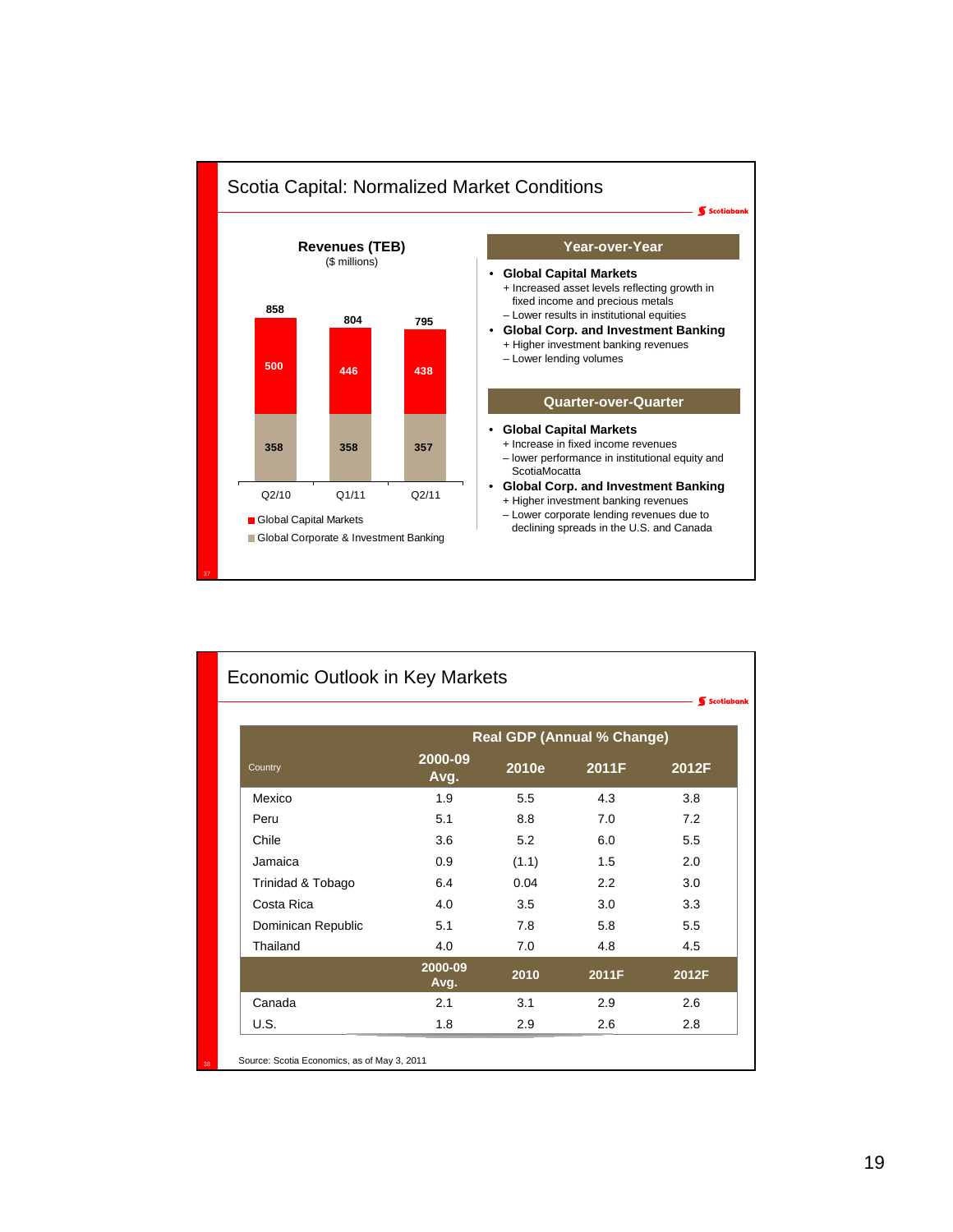| <b>Unrealized Securities Gains</b>                                  |       |       | Scotiabank |
|---------------------------------------------------------------------|-------|-------|------------|
| (\$ millions)                                                       | Q2/10 | Q1/11 | Q2/11      |
| <b>Emerging Market Debt</b>                                         | 375   | 315   | 284        |
| <b>Other Debt</b>                                                   | 255   | 450   | 460        |
| Equities                                                            | 233   | 399   | 464        |
|                                                                     | 863   | 1,164 | 1,208      |
| Net Fair Value of Derivative Instruments<br>and Other Hedge Amounts | (67)  | (106) | (82)       |
| <b>Total</b>                                                        | 796   | 1,058 | 1,126      |

|                                            |        |                   |        |        | Scotiabank |
|--------------------------------------------|--------|-------------------|--------|--------|------------|
| (Specific PCL as % of average loans & BAs) | Q2/10  | Q <sub>3/10</sub> | Q4/10  | Q1/11  | Q2/11      |
| <b>Canadian Banking</b>                    |        |                   |        |        |            |
| Retail                                     | 0.36   | 0.33              | 0.31   | 0.29   | 0.28       |
| Commercial                                 | 0.70   | 0.39              | 0.56   | 0.51   | 0.36       |
| Total                                      | 0.40   | 0.34              | 0.34   | 0.32   | 0.29       |
| <b>International Banking</b>               |        |                   |        |        |            |
| Retail                                     | 2.45   | 1.89              | 2.02   | 1.76   | 1.94       |
| Commercial                                 | 0.54   | 0.20              | (0.01) | (0.03) | (0.10)     |
| Total                                      | 1.23   | 0.86              | 0.77   | 0.65   | 0.67       |
| <b>Scotia Capital</b>                      |        |                   |        |        |            |
| Corporate Banking                          | (0.07) | (0.09)            | (0.11) | (0.04) | 0.15       |
| <b>All Bank</b>                            | 0.55   | 0.43              | 0.41   | 0.38   | 0.38       |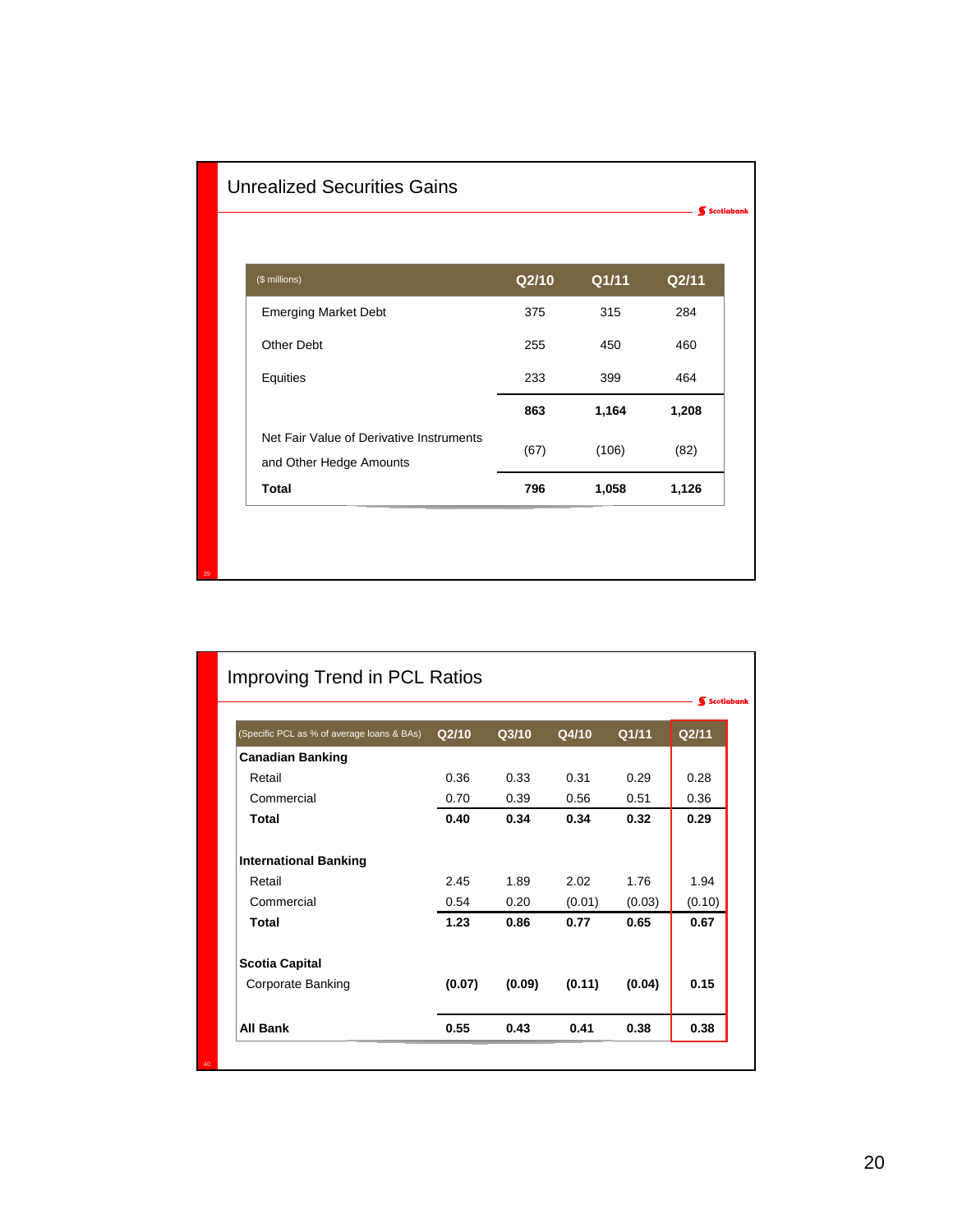

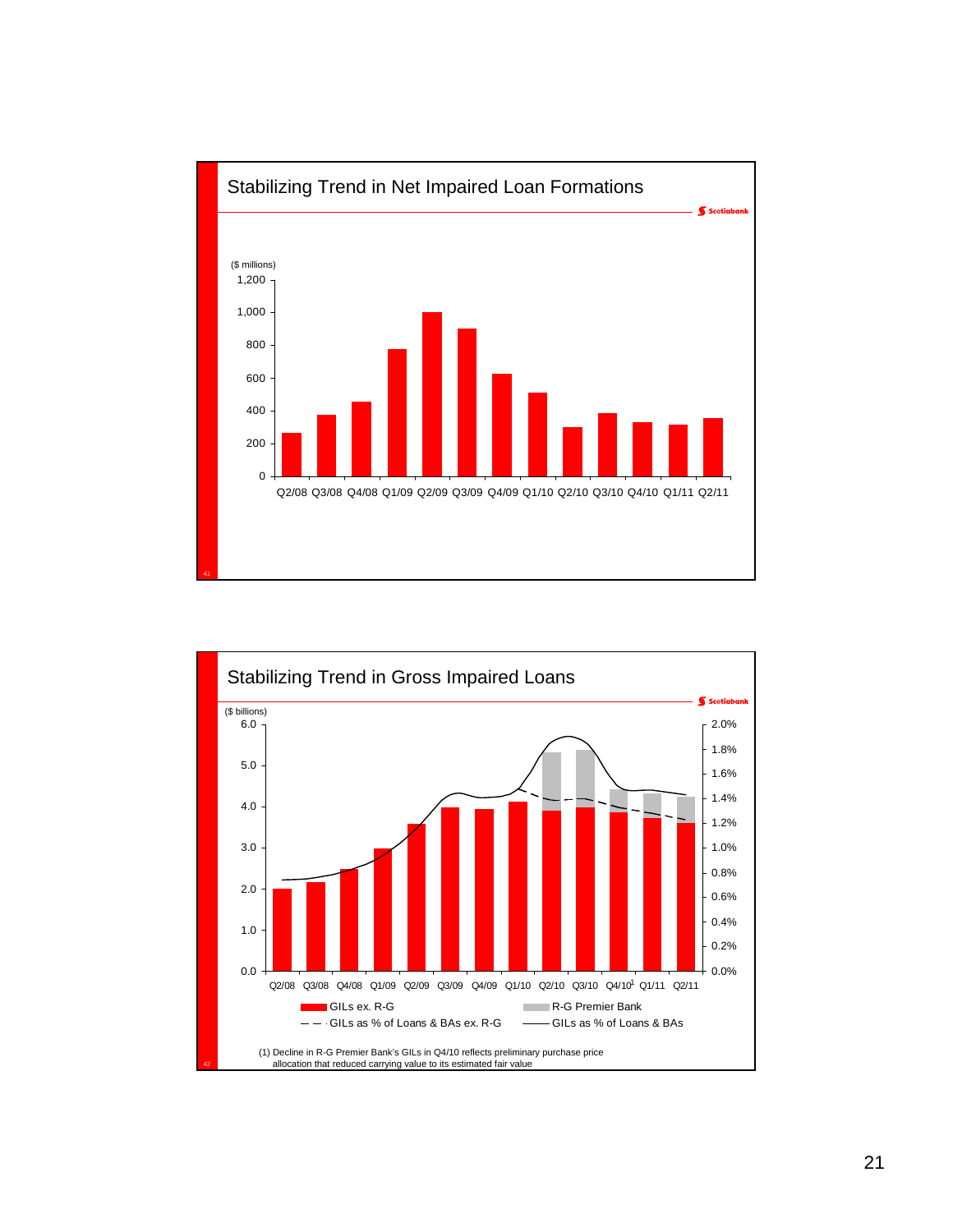

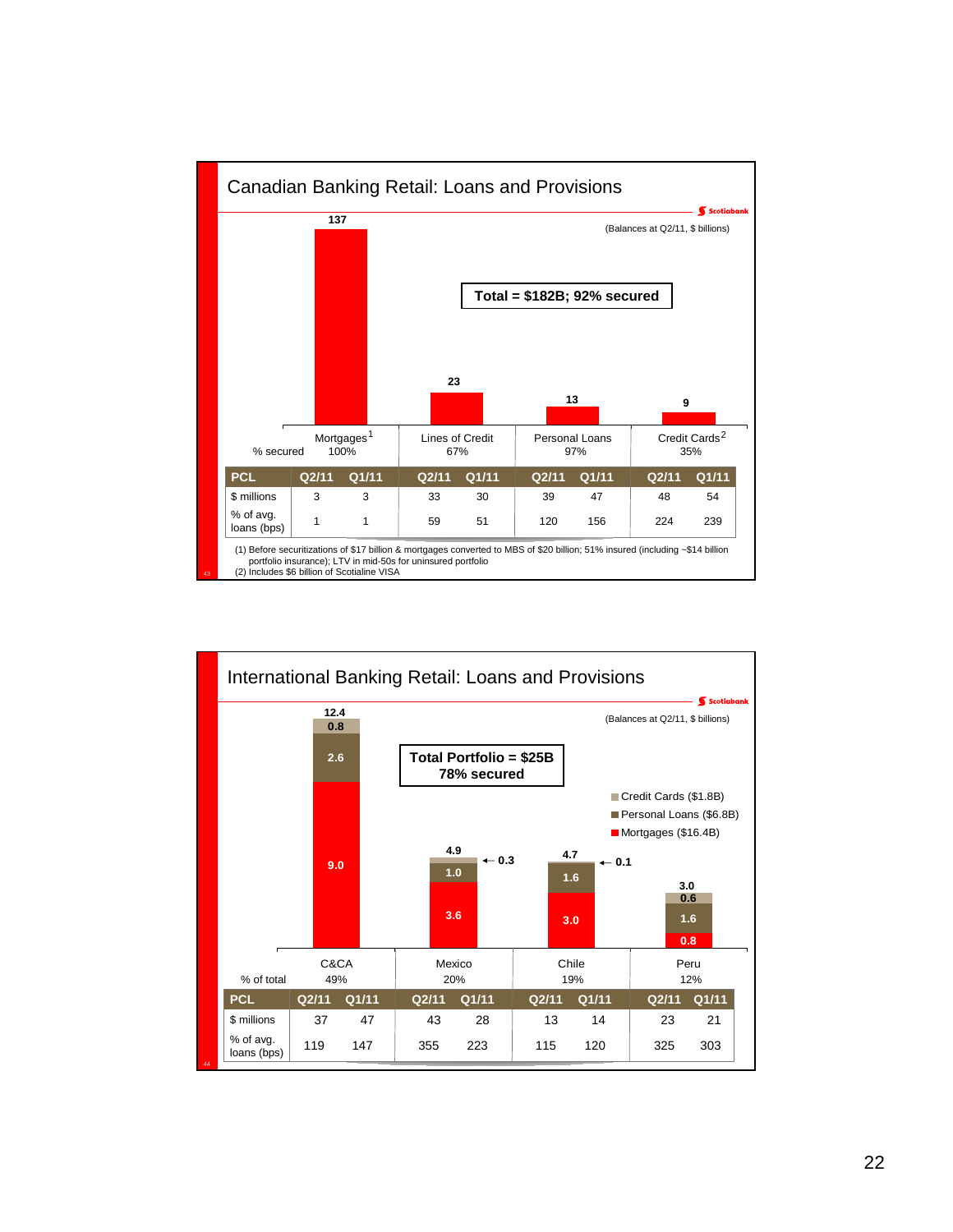